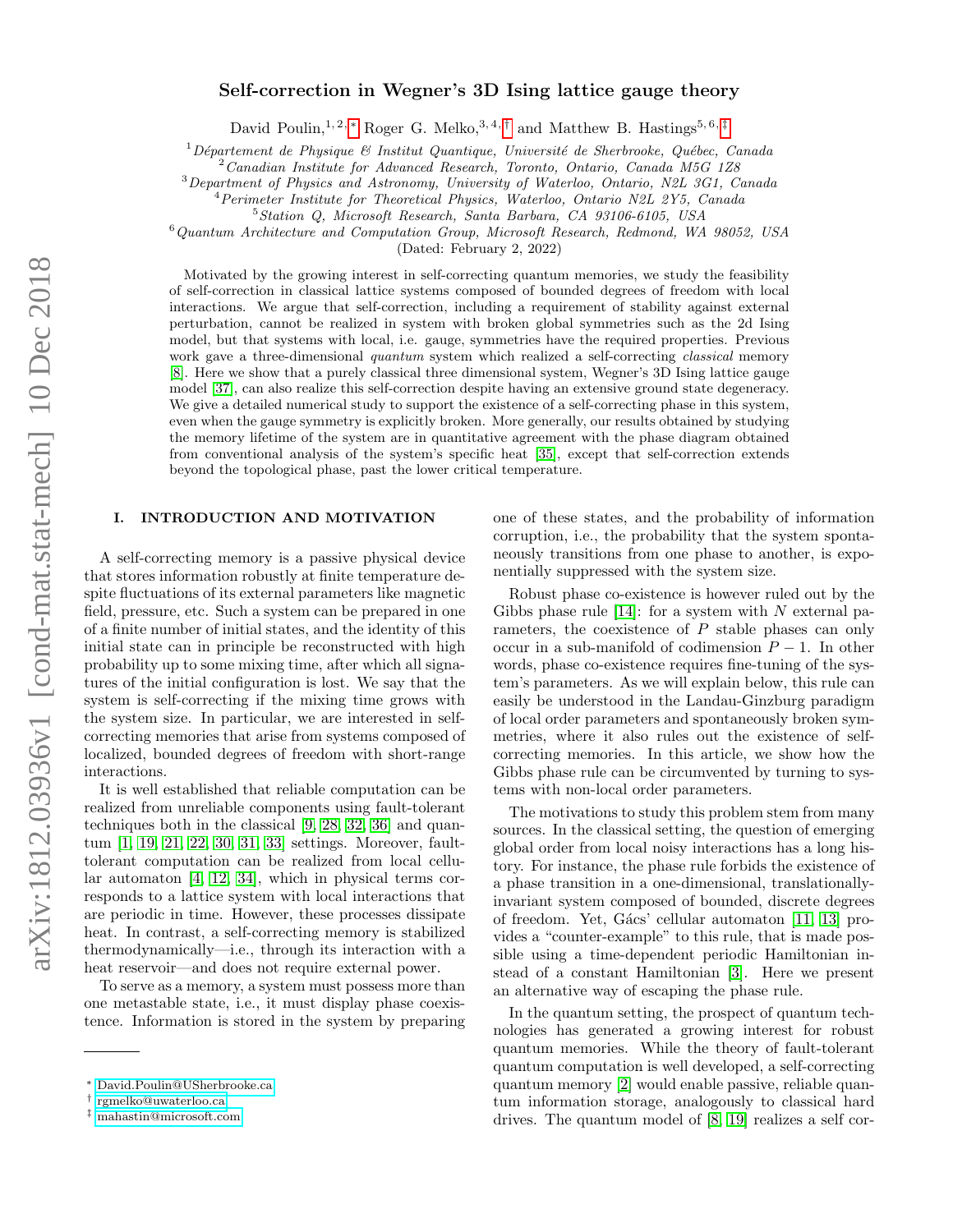recting quantum memory in four spacial dimensions and a classical memory in three spatial dimensions, but leaves open the questions of a robust classical memory in a classical system and of a robust quantum memory in lower spatial dimensions.

Lower-dimensional quantum model systems have been proposed [\[2,](#page-6-15) [7,](#page-6-16) [17,](#page-6-17) [18,](#page-6-18) [26,](#page-6-19) [27\]](#page-6-20) and disputed [\[16,](#page-6-21) [24,](#page-6-22) [25\]](#page-6-23), so the existence of a self-correcting quantum memory in less than four spatial dimensions remains an open question to date. Given this status, it seams reasonable to step back and study classical self-correcting memories in a classical system before turning to the quantum setting. In particular, the study of self-correcting quantum memories in two spatial dimensions [\[2,](#page-6-15) [17,](#page-6-17) [18,](#page-6-18) [27\]](#page-6-20) appears premature given that our construction of a classical self-correcting memory is the only model we are aware of and requires three spatial dimensions.

In addition, the conditions for a quantum memory are more stringent than those for a classical memory. Suppose the energies of two memory states 0 and 1 differ by some unknown, possibly fluctuating quantity  $\Delta$ . If  $\Delta$  is extensive – i.e., if there is a constant energy density difference between the two states – then thermal fluctuations will drive the memory to the state of lower energy. This thermal instability is a problem for both quantum and classical memories. However, a quantum memory must not only preserve the discrete memory states 0 and 1, it must also preserve coherent superpositions thereof  $|\psi(0)\rangle = \alpha|0\rangle + \beta|1\rangle$ . For any finite energy splitting  $\Delta$  between the two states, Schrödinger's time evolution will introduce an unknown phase over time  $|\psi(t)\rangle = \alpha|0\rangle + e^{-i\Delta t/\hbar} \beta|1\rangle$ , effectively destroying the quantum superposition. Such a dephasing problem only affects quantum memories and does not require an extensive energy difference  $\Delta$ , showing that the criteria to realize a self-correcting quantum memory are much more stringent than for a classical memory. In contrast, quantum mechanical models are richer than classical models in some fixed spatial dimension, so the question of classical self-correction in classical systems is a non-trivial intermediate case to study.

The rest of this article is organized as follows. In the next section, we argue that systems with a broken local symmetry cannot realize a self-correcting memory. So in Sec. [III,](#page-2-0) we turn to systems with a gauge symmetry and explain how the previous argument breaks down. Section [IV](#page-2-1) presents a detailed model and explain why it is stable against external perturbations, thermal fluctuations, and both. Numerical simulations of that model are presented in Sec. [V](#page-4-0) where the self-correcting behavior is clearly observed. We conclude with general remarks and some open questions.

## II. SYMMETRY BROKEN PHASE

To build intuition, consider a two-dimensional ferromagnetic Ising model with Hamiltonian  $H$ 

 $-J\sum_{\langle i,j\rangle} \sigma_i \sigma_j$ , where spins take values  $\sigma_j \in \{-1,+1\},\$ (see e.g. [\[29\]](#page-6-24)). It has two ground states of fully polarized all-up and all-down spins and this degeneracy can be used to store one bit of information. At non-zero temperature, thermal fluctuations will create droplets of inverted spins, reducing magnetization. However, the energy of an error droplet  $D$  is proportional to the length of its boundary  $E = 2J|\partial D|$ , so at temperature T, large droplets are suppressed by a Boltzmann factor  $e^{-E/k_BT}$  (we set  $k_B = 1$ ). Below the critical Curie temperature  $T_C$ , error droplets are typically too sparse to percolate, so the sign of the magnetization retains information about the stored bit of information. Statistical fluctuations could lead to spontaneous percolation of the droplets, but such fluctuations are exponentially suppressed with the system size, meaning that the memory lifetime grows exponentially with the system size.

This stability is attributable to a symmetry  $-$  flipping all the spins leaves the Hamiltonian invariant. Subcritical temperature thermal states spontaneously break this symmetry, either choosing a positive or negative magnetization sector, thus enabling the system to serve as a memory. This requires fine-tuning however: generic perturbations to the Hamiltonian will break this symmetry and favor one sector over the other. For instance, a magnetic field will add a term  $B\sum_i \sigma_i$  to the Hamiltonian. The energy of a spin-down droplet  $D$  in a spinup background is modified to  $E = -2B|D| + 2J|\partial D|$ . Because the area  $|D|$  of a droplet grows faster than its boundary  $|\partial D|$ , no matter how small the magnetic field B is, the Boltzmann factor will favor the formation of large droplets, and hence a unique stable sector. We see that phase co-existence is restricted to a codimension 1 manifold of the  $(B, T)$  phase diagram in accordance to Gibbs' phase rule.

Because of the required fine-tuning, the Ising model is not a robust phase of matter – it is merely a symmetryprotected phase of matter. A self-correcting memory is a symmetry broken finite-temperature phase, robust to generic physical perturbations that are not constraint by any symmetries. This is by definition impossible to realize in symmetry-broken phases with a local order parameter. Suppose indeed that Hamiltonian  $H$  has a spontaneously broken symmetry with associated order parameter  $M$ , i.e.,  $M$  takes distinct expectation values in the different thermal sectors. Adding a perturbation  $\mu$ M to the Hamiltonian will favor one sector over the others, so the system will thermalize to this unique sector irrespective of initial conditions. Moreover, because M is a local order parameter, the term  $\mu$ M consists of physically realistic local interactions. In the Ising model for instance, M would be magnetization and the perturbation would correspond to an external magnetic field.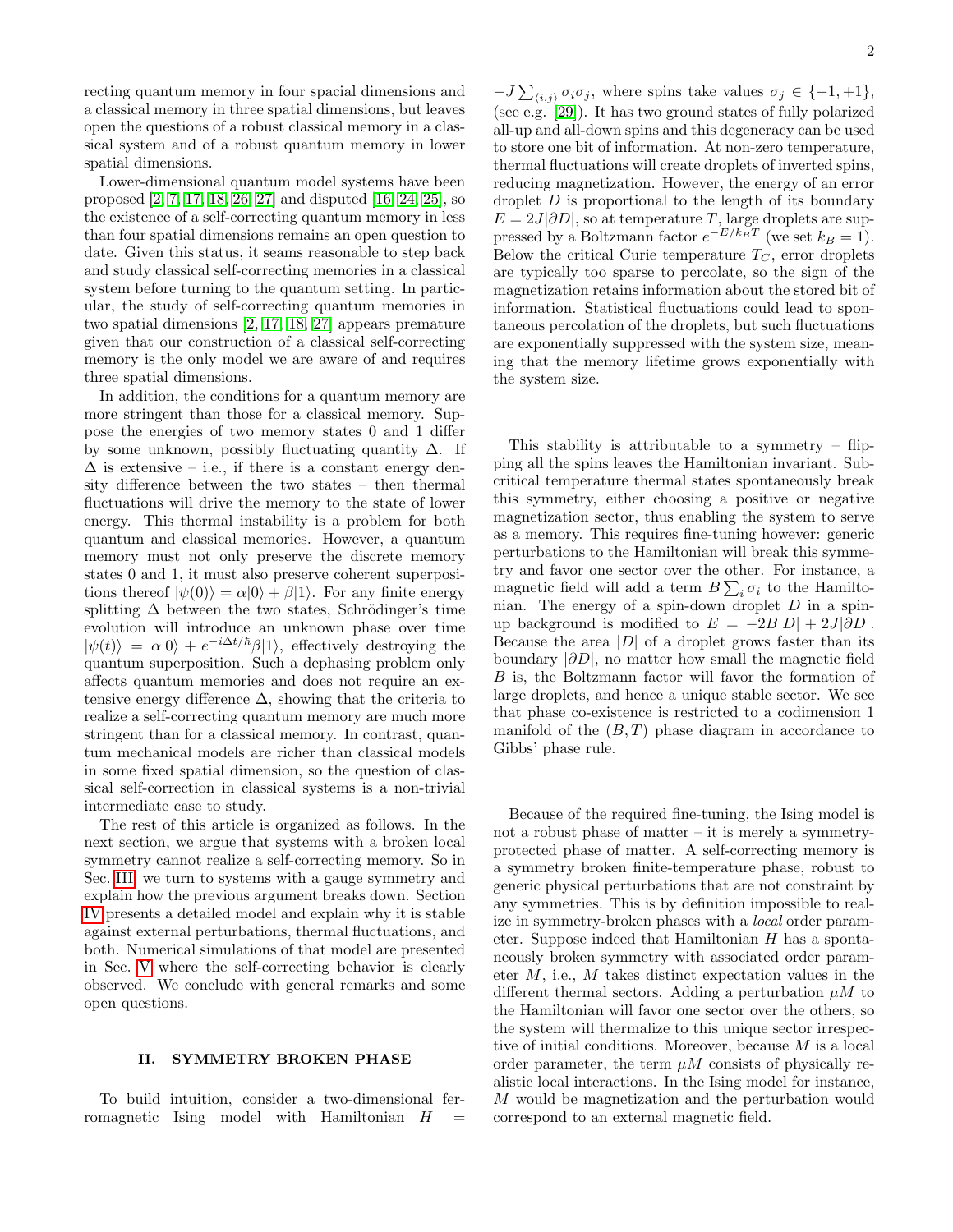# <span id="page-2-0"></span>III. NON-LOCAL ORDER

We have just argued that in the presence of symmetrybreaking perturbations, thermal stability is incompatible with the existence of a local order parameter. So we turn to systems with non-local order parameters. In the quantum setting, it is possible for a system to possess two distinct ground states  $|\psi_0\rangle$  and  $|\psi_1\rangle$  that are locally indistinguishable. The two state

$$
|\psi_0^{AB}\rangle = \frac{1}{\sqrt{2}} (|\uparrow^A \uparrow^B \rangle + |\downarrow^A \downarrow^B \rangle) \text{ and } (1)
$$

$$
|\psi_1^{AB}\rangle = \frac{1}{\sqrt{2}} (|\uparrow^A \uparrow^B \rangle - |\downarrow^A \downarrow^B \rangle)
$$
 (2)

illustrate this idea: in both states, the single-spin state obtained from a partial trace is maximally mixed

$$
\rho_{0/1}^A = \rho_{0/1}^B = \frac{1}{2}(|\uparrow\rangle\langle\uparrow| + |\downarrow\rangle\langle\downarrow|),\tag{3}
$$

yet the two states are orthogonal to each other. Thus, any single-spin measurement cannot distinguish between the two states. Topologically ordered systems extend this idea to local Hamiltonians whose degenerate ground states are indistinguishable from each other given any observable acting on a homologically trivial region of the system manifold space. Thus, these systems naturally present a stability to local perturbations [\[5,](#page-6-25) [6,](#page-6-26) [20\]](#page-6-27).

In the classical setting, two distinct configurations of a system composed of local degrees of freedom must unavoidably differ locally, so are subject to an energy splitting by a local field. To obtain a self-correcting memory, we therefore cannot encode information states in distinct system configurations. Instead, we choose a one-tomany encoding where each information state is encoded in an ensemble of classical states, e.g., 0 is encoded in any configuration from the ensemble  $\Omega_0 = {\sigma_0^1, \sigma_0^2, \ldots}$ and 1 is encoded in any configuration from the ensemble  $\Omega_1 = {\sigma_1^1, \sigma_0^1, \ldots}$ . While any of these individual states can be locally distinguished, the distinct ensembles can be chosen to be statistically locally indistinguishable.

A concrete way of realizing this encoding uses a Hamiltonian with a gauge symmetry. The spectrum of such a model is exponentially degenerate because configurations related by a gauge transformation have the same energy. The information ensembles  $\Omega_i$  will consist of sets of states that are related by a gauge transformation. The fact that these ensembles cannot be distinguished locally is then a corollary of Elitzur's theorem [\[10,](#page-6-28) [23\]](#page-6-29) which states that a gauge symmetry cannot be spontaneously broken. Moreover, the non-local order parameter characterizing the gauge model remains well defined in the absence of a gauge symmetry, so it can continue to serve as the information read-out in the model even when a symmetry-breaking field in added. The next section illustrates these ideas with a concrete model, Wegner's 3D Ising lattice gauge theory [\[37\]](#page-7-0).



<span id="page-2-2"></span>FIG. 1. The model consist of Ising spins  $\sigma_i$  placed on each edge of a regular square lattice with periodic boundary conditions. Green plaquettes represent the coupling terms of the Hamiltonian. Orange vertices represent gauge symmetries. The red string is a gauge invariant Wilson loop  $W_z$ . Flipping all spins along the blue plane  $S_z$  perpendicular to the z axis inverts the value of  $W_z$ .

# <span id="page-2-1"></span>IV. MODEL

The model we consider is a cubic lattice of size  $L \times$  $L \times L$ , with Ising spins  $\sigma_i \in \{-1, +1\}$  residing on each edge, see Fig. [1](#page-2-2) for an illustration. The Hamiltonian is the sum over plaquettes

<span id="page-2-3"></span>
$$
H_0 = -J\sum_P A_P \tag{4}
$$

where  $J > 0$  and for plaquette P with boundary edges  $\partial P = (i, j, k, l)$ , we define  $A_P = \sigma_i \sigma_j \sigma_k \sigma_l$ . For simplicity, we assume the lattice has periodic boundary conditions. Beyond its use in lattice gauge theory [\[23\]](#page-6-29), this model is familiar in quantum error-correction as it consists of the"classical part" of the three-dimensional toric code [\[8,](#page-6-0) [19\]](#page-6-4). That quantum model is known to be a selfcorrecting classical memory; the question we ask here is whether it retains that property without the kinetic quantum terms. Note that the spectrum of the model changes drastically with the presence of the quantum kinetic term. In particular, the quantum model has some constant ground-state degeneracy while the degeneracy of the classical model is extensive. Thus, there is a priori no reason to assume any relation between the thermal properties of the two models, particularly in the presence of an external field as we explain later.

This Hamiltonian has a gauge symmetry generated by flipping all six spins adjacent to a vertex. To see that this is a symmetry, note that a plaquette and a vertex share an even number  $\eta$  (either 0 or 2) of edges, so the gauge transformation will change a plaquette coupling  $A_P$  by a multiplicative factor  $(-1)^{\eta} = 1$ . In other words, this follows from the fact that the boundary of a plaquette has itself no boundary,  $\partial \partial P = 0$ .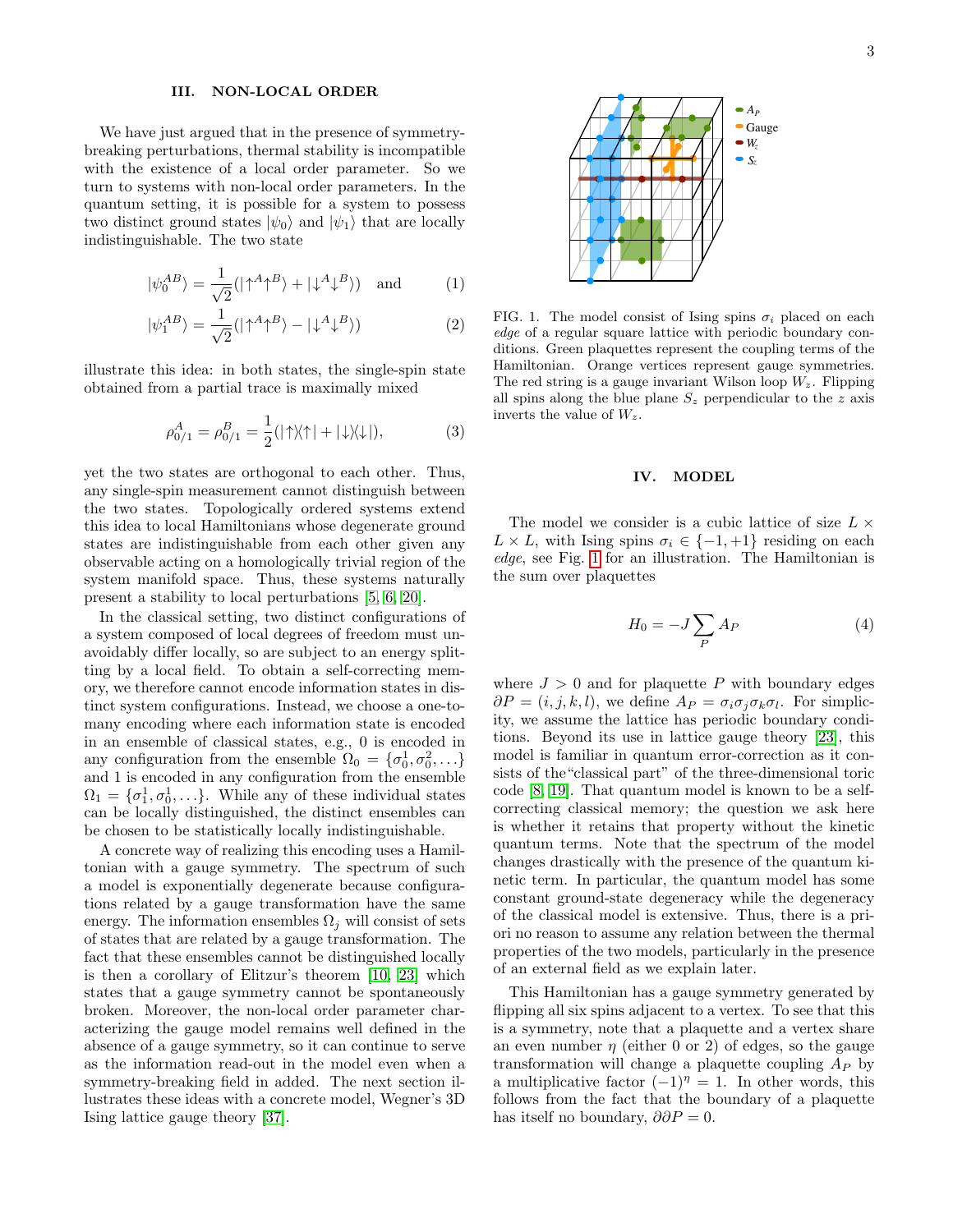#### A. observables

A gauge-invariant observable is obtained by considering the product of the spins along any closed loop  $\ell$ , generating a so-called Wilson loop  $W_{\ell} = \prod_{i \in \ell} \sigma_i$ . The gauge invariance follows from  $\partial \partial \ell = 0$ . For loops  $\ell$  that are boundary of surfaces S, i.e.  $\ell = \partial S$ , the corresponding Wilson loops are obtained by taking the product of the enclosed plaquette terms  $W_{\partial S} = \prod_{P \in S} A_P$ , so they are coupled to energy density in S. High-temperature ex-pansions can be used to show [\[23,](#page-6-29) [37\]](#page-7-0) that  $\langle W_{\ell} \rangle \sim e^{-\alpha |S|}$ where  $S$  is the minimal surface area enclosed by the loop, i.e., for which  $\partial S = \ell$ . At low temperature however, any single spin-flip along  $\ell$  will invert the sign of  $W_{\ell}$ , so the expectation of a Wilson loop vanishes exponentially with its length  $\langle W_\ell \rangle \sim e^{-\gamma |\ell|}$  where to leading order  $e^{-\gamma}$  is the probability of an unflipped spin, so  $e^{-\gamma} \approx (1 - e^{-4J/T})$ . This discrepancy between high- and low-temperature calculations suggest the existence of a finite-temperature phase transition. Indeed, this model is dual to a 3D Ising model [\[23,](#page-6-29) [37\]](#page-7-0) whose critical temperature is well established numerically  $T_c \approx 1.314$  [\[15\]](#page-6-30).

A system embedded on a topologically non-trivial manifold—such as a cube with periodic boundary conditions or a punctured cube—admits homologically nontrivial loops  $\ell \neq \partial S$  to which the above high-temperature expansion does not apply. These Wilson loops are gaugeinvariant observables that are decoupled from energy. One such example, illustrated on Fig. [1](#page-2-2) is the loop which winds around the three-dimensional torus in the z direction  $W_z$ .

To see that  $W_z$  is indeed decoupled from the energy, consider the dual plane  $S_z$  which consists of all the edges in the z direction with a fixed z coordinate, see Fig. [1.](#page-2-2) Inverting all the spins in  $S_z$  leaves all plaquette terms  $A_P$ invariant because  $S_z$  intersects  $A_P$  on an even number of edges. On the other hand,  $W_z$  and  $S_z$  intersect on an odd number edges, so flipping all spins in  $S_z$  inverts the value of  $W_z$ . We conclude that, given any spin configuration  $\sigma$ , there exist another configuration  $\sigma'$  obtained by flipping all the spins in  $S_z$  such that  $H_0(\sigma) = H_0(\sigma')$  and  $W_z(\sigma) = -W_z(\sigma')$ . We encode one bit of information using the two ensembles of spin configurations  $\Omega_{+}$  and  $\Omega$ <sub>−</sub> consisting of the ground states of  $H_0$  with  $W_z = +1$ and  $W_z = -1$  respectively.

#### B. Stability against perturbation

To understand the robustness of this phase, let us repeat the above argument in the presence of a generic perturbation  $V = \sum_i v_i$  to the Hamiltonian  $H = H_0 + V$ , where each term  $v_i$  is a bounded function  $|v_j| \leq K$  of all the spins within a constant radius  $r$  away from spin i. Given a spin configuration  $\sigma$  of energy  $H(\sigma)$ , consider the configuration  $\sigma'$  obtained by flipping the spins in  $S_z$ . It is easy to see that the two configurations have a vanishing energy density difference as the volume  $\mathcal{V} = L^3$ 

grows

$$
\frac{|H(\sigma) - H(\sigma')|}{\mathcal{V}} = \frac{|V(\sigma) - V(\sigma')|}{\mathcal{V}} \le \frac{4Kr}{\mathcal{V}^{1/3}}.
$$
 (5)

In the thermodynamic limit, thermal fluctuations will thus not discriminate between the two sectors, so there is phase co-existence.

#### C. Thermal stability

Thermal stability is more subtle. Suppose we prepare a ground state  $\sigma$  of  $H_0$  with a fixed value of  $W_z = w$ and let the system thermalize. In the ground state, we have  $A_P = 1$  for all P, but in thermal equilibrium some of the  $A_P$  will take value -1. Excited states are obtained from the ground state by flipping spins contained in dualmembranes – two-dimensional sub-manifolds akin of the region  $S<sub>z</sub>$  but which don't span an entire plane. Just like in the two-dimensional Ising model, the energy of such an error membrane M grows proportionally to its boundary  $E = 2J|\partial M|$ , so below a critical temperature the membranes are confined. Despite this confinement, however, at any non-zero temperature, we expect a constant density of membranes. Since the sign of  $W_z$  is inverted every time it intersects an error membrane,  $W_z$  averages to 0 in the thermodynamic limit as  $1 - e^{-\gamma L_z}$  where  $e^{-\gamma}$  is roughly the density of error membranes.

Despite the vanishing of  $W_z$ , the system retains some information about its initial configuration. After letting the system interact with a heat bath for some time, suppose we were to cool it down. Error membranes would slowly shrink and disappear, returning the system to a spin configuration with the same value  $W_z = w$  as initially, unless the thermalizing and cooling processes have generated a membrane that spans a homologically nontrivial plane. Because error membranes are confined, the probability of such an event vanishes in the thermodynamic limit.

While cooling the system back to  $T = 0$  is not physically possible, it shows that in principle, the information is still present in the system. In fact, the cooling phase does not need to be implemented to read out the information: it is used here only to illustrate that in principle the information is still encoded in the system, although in a hidden form. There exists an alternative "algorithmic" procedure for retrieving the information. It consists of reading out the thermal spin configuration  $\sigma$  entirely, recording the value of each individual spin. From this knowledge, the value of each  $A_P$  can be computed. The P with  $A_P = -1$  indicate the boundary  $\ell$  of error membranes. Then, an algorithmic procedure called decoding can be used to determined what are the smallest membranes consistent with these boundaries:  $\arg \min_{M} \{|M| : \partial M = \ell\}.$  This may be computationally expensive but can certainly be done in principle. Inverting the spins contained in these minimal membranes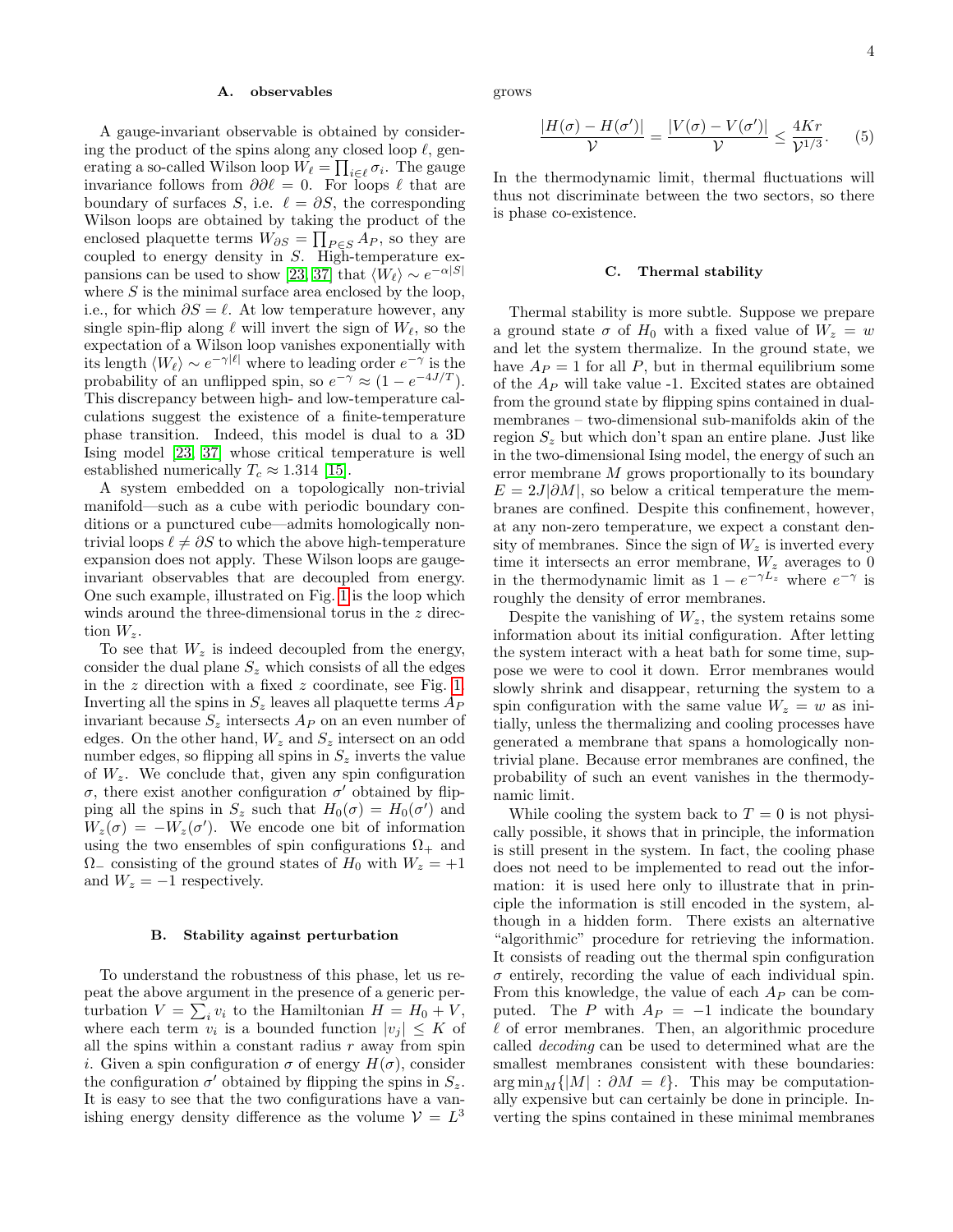should return the system to its initial value of  $W_z$  unless some error membranes had grown and percolated to reach a macroscopic size. Thus, the self-correcting phase truly corresponds to a membrane confinement phase, so we expect the self-correcting phase diagram to coincide with the one obtained for confinement, which is dual to the 3D Ising model  $h = 0$ .

#### <span id="page-4-2"></span>D. General stability

Also, we can consider the thermal stability in the presence of a gauge symmetry-breaking field. Suppose a magnetic field  $V = -B \sum_j \sigma_j$  is added, energetically favoring  $\sigma_j = +1$ . The unique ground state  $\sigma^0$  of  $H = H_0 + V$ is the all spin-up configuration, and has  $W_z = +1$ . The minimal energy configuration  $\sigma^1$  with  $W_z = -1$  is obtained from  $\sigma^0$  by flipping all spins in  $S_z$ . Error membranes restricted to the plane  $S_z$  have the same energetic cost as those in the two-dimensional Ising model  $E = -2B|M| + 2J|\partial M|$ . At first glance, the same argument invoked for the Ising model suggests that large error membranes will proliferate in this plane and result in a configuration in the  $W_z = +1$  sector, corrupting the memory.

However, at non-zero temperature, entropy will make the error membranes fluctuate in and out of the  $S<sub>z</sub>$  plane. Outside the plane, the magnetic field contributes positively to the energy. There is a critical temperature where the entropy gained from fluctuating the error membrane in and out of  $S_z$  compensates from the energy gained from restricting the error membrane to  $S_z$ . Thus, the system does not magnetize even in the presence of an external field, which is again just a restatement of Elitzur's theorem. The system with an external field is self-dual and has been studied numerically in [\[35\]](#page-7-1). We expect the self-correcting phase to coincide with the topological phase reported in this reference.

#### <span id="page-4-0"></span>V. NUMERICAL RESULTS

## A. Setting

We have verified the above claims numerically. The physical process we are simulating is the following. The system is prepared at some low temperature  $T_0$  with all spins up, except in the  $L_z$  plane where all spins are down, so initially  $W_z = -1$ . With a positive magnetic field B, this initial configuration is not a ground state because the magnetic field favors up spins. The temperature is then slowly ramped up from  $T_0$  to some holding temperature Thold. The system sits at this holding temperature for some finite amount of time  $t$ , after which the temperature is ramped back down to  $T_0$ . At that time, we measure the Wilson loop  $W_z$  to check if it retained information about its initial value. Note that we do not need to run separate experiments for the two initial values of  $W_z = \pm 1$  since



<span id="page-4-1"></span>FIG. 2. Expectation value of the Wilson loop  $\langle W_z \rangle$  as a function of the holding temperature  $T_{hold}$  for various system sizes and external magnetic fields B. For sufficiently weak external fields and sufficiently low holding temperatures, the system returns to its initial value  $W_z = -1$  with a probability that increases with system size  $L$ , suggesting the existence of a self-correcting phase in the  $(T_{hold}, B)$  diagram. At  $B = 0.4J$ , we observe that the system of size  $L = 12$  has a higher error probability than  $L = 10$  for all holding temperatures, suggesting that this  $B$  exceeds the critical field value. The inset illustrates one typical temperature sweep for two different holding temperatures for a system of size  $L = 12$ . Each data point in the main plots correspond to an average of 1000 such temperature sweeps.

the external field favors  $W_z = +1$ , i.e. the noise affecting the encoded information is asymmetric. The challenging case is when the system carries the information  $W_z = -1$ , and so we focus on that case.

We use standard Monte Carlo simulations with Metropolis-Hastings rule. A single Monte Carlo update implements both single spin flips and cluster updates corresponding to the gauge symmetry. The conclusions we reach are independent of the specific choice of updates. Each update consists of  $N_s$  attempted single-spin flips, where  $N_s$  is the number of spins, and  $N_v$  gauge cluster updates, where  $N_v$  is the number of lattice vertices. This way, the number of Monte Carlo updates corresponds to a physical measure of time, independent of the lattice size. We fix  $T_0 = 0.2$ . Ramping the temperature is performed with steps of  $\Delta T = 0.05$ . We use 5000 Monte Carlo updates at each temperature. The system is held at  $T_{\text{hold}}$  for 10,000 Monte Carlo sweeps, before cooling back down to  $T_0$ . Results below are averaged over 1000 such temperature sweeps.

#### B. Self-correction

Simulation results are shown Fig. [2](#page-4-1) where we report the final expectation value of the Wilson loop as a function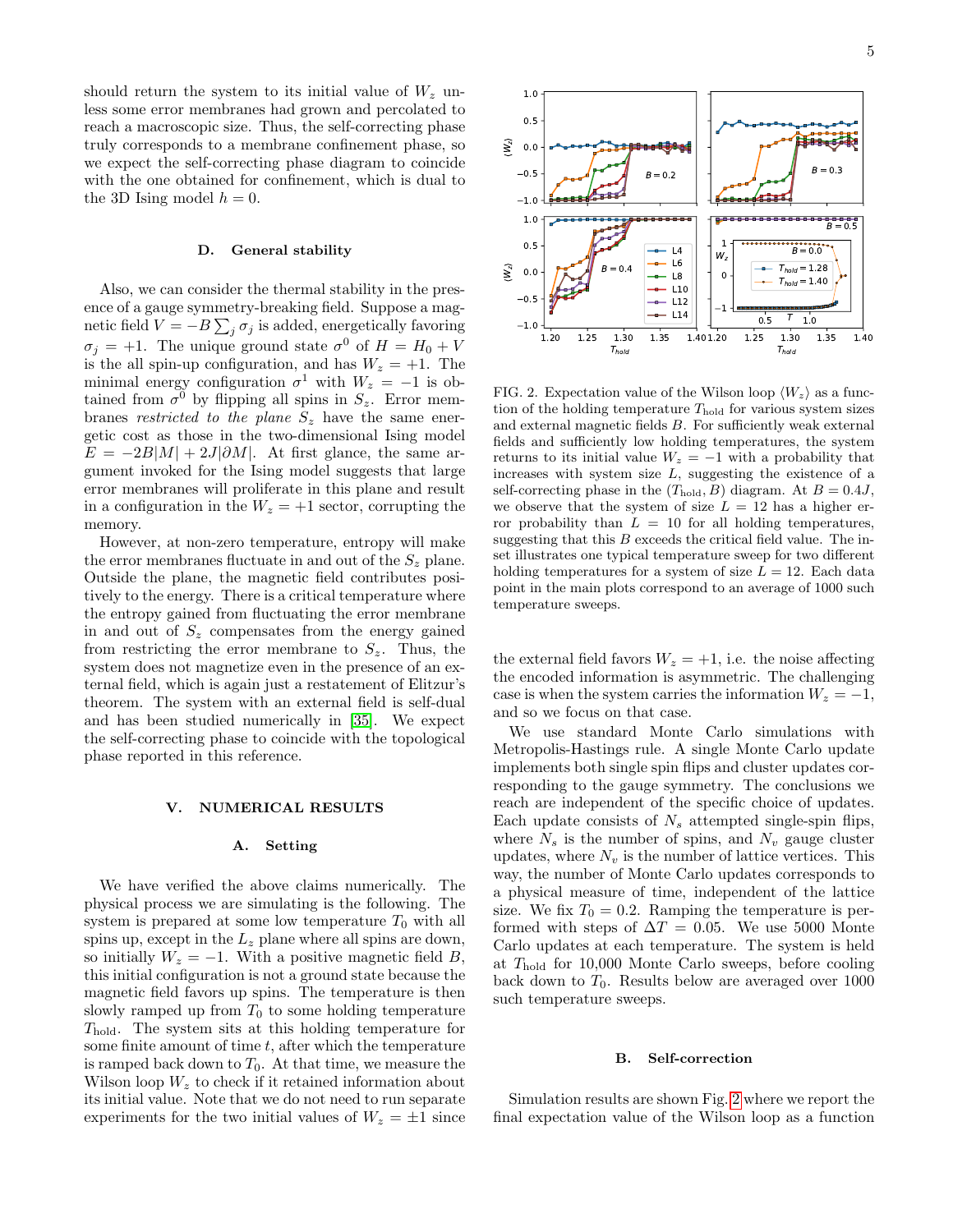

<span id="page-5-0"></span>FIG. 3. Final Wilson loop expectation as a function of the system size for sub-critical holding temperature  $T_{\text{hold}} = 1.2J <$  $T_c$  and external field  $B = 0.2J < B_c$ . The result agrees with a fit  $\langle W_z \rangle = a \exp(-bL) - 1$ , shown in the solid line.

of the holding temperature for various system sizes and external fields. We emphasize that the main plot is not the expectation values of the Wilson loop as a function of temperature during a ramping process. Each data point is measure at  $T_0$  but the measurement is preceded by a temperature ramp-up to some holding temperature and a ramp-down, and the data is plotted as a function of the holding temperature. An example of a single temperature sweep is illustrated in the inset for  $B = 0$ . The inset shows strongly polarized values of  $\langle W_z \rangle$ , in apparent conflict with our claim that should vanish as  $\langle W_z \rangle \approx e^{-\gamma L}$  at any finite temperature, but this is due to finite size effects since  $\gamma \approx -\log(1 - e^{-4J/T}) \approx 0.047$  is quite small.

We say that the system with parameters  $(T_{hold}, B, J)$ is in the self-correcting phase when the probability that the system returns to a different value of  $W<sub>z</sub>$  decreases exponentially with the system size  $L$ . We can verify this claim by fitting  $\langle W_z \rangle$  as a function of the system size in the sub-critical region, which is shown at Fig. [3.](#page-5-0)

Based on these results, we predict the existence of an upper critical temperature  $T_c \approx 1.31J$  and an upper critical field  $0.3J \lesssim B_c \lesssim 0.4J$  such that the system is selfcorrecting for  $T_{hold} < T_c$  and  $B < B_c$ . The critical temperature is largely insensitive to the magnetic field until a paramagnetic phase is obtained. These observations are consistent with the well established critical temperature  $T_c \approx 1.314J$  at  $B = 0$  [\[15\]](#page-6-30) and more generally with the findings of [\[35\]](#page-7-1) which shows an upper critical field at  $B_c \approx 0.225T$  which is 0.29J at  $T = T_c$ , in agreement with our observation.

#### C. Lower critical temperature?

The 3D toric code is known to be a self-correcting quantum memory [\[8,](#page-6-0) [19\]](#page-6-4). Its Hamiltonian  $H_Q = H + K$ is the sum of Wegner' classical gauge model Eq. [\(4\)](#page-2-3) and a quantum kinetic terms  $K$  that commute with  $H$ . Because of this commutation, the partition function factors  $Z_{\beta}(H_Q) = Z_{\beta}(H) \times Z_{\beta}(K)$ , so in this case, the relations between the thermal properties of the quantum and classical model are expected. But in the presence of a mag-



<span id="page-5-1"></span>FIG. 4. A comparison of the final Wilson loop expectation value for  $B = 0.2J$  and  $L = 8$  (compare to Fig. [2\)](#page-4-1) and the specific heat per spin, calculated as a typical thermodynamic estimator, for the same parameter values.

netic field, this factorization breaks and the thermal stability of the classical model is not a direct consequence of the stability of the quantum model.

In particular, the quantum model is protected from an external magnetic field by the kinetic term, which gives it a spectral gap [\[5,](#page-6-25) [6,](#page-6-26) [20\]](#page-6-27). The classical model is only protected by entropy, an effect that we may term "topological order by disorder". For this reason, and as discussed in Sec. [IV D,](#page-4-2) we expect stability only at nonzero temperature. If we consider for instance the case of  $B = 0.2J$ , the phase diagram proposed in [\[35\]](#page-7-1) predicts a lower critical temperature of  $T_\ell \approx 0.89J$ . However, we do not observe this lower critical temperature when simulating the system's ability to self-correct. Figure [4](#page-5-1) shows the expectation value of the Wilson loop as a function of the holding temperatures and the specific heat as a function of temperature. While the phase transition is clearly visible on the specific head and coincides with the predictions of [\[35\]](#page-7-1), there is no sign of a transition on the self-correction data.

This discrepancy is not necessarily a problem. The phase diagram represents the equilibrium properties of a system, while self-correction is truly about the equilibration process itself. It is possible that the equilibration process remains exponentially slow below the lower critical temperature. It is also possibly that the character of the equilibration process changes at this transition, perhaps transitioning from an exponential lifetime to a polynomial lifetime which is difficult to distinguish from the system sizes we have simulated. In any case, it would be premature based on these simulations to conclude that the system remains self-correcting all the way to  $T=0$ , and this question deserves further scrutiny.

## VI. CONCLUSION

We have argued that a self-correcting memory can be realized in a lattice system with bounded degrees of freedom and local interactions if the Hamiltonian is endowed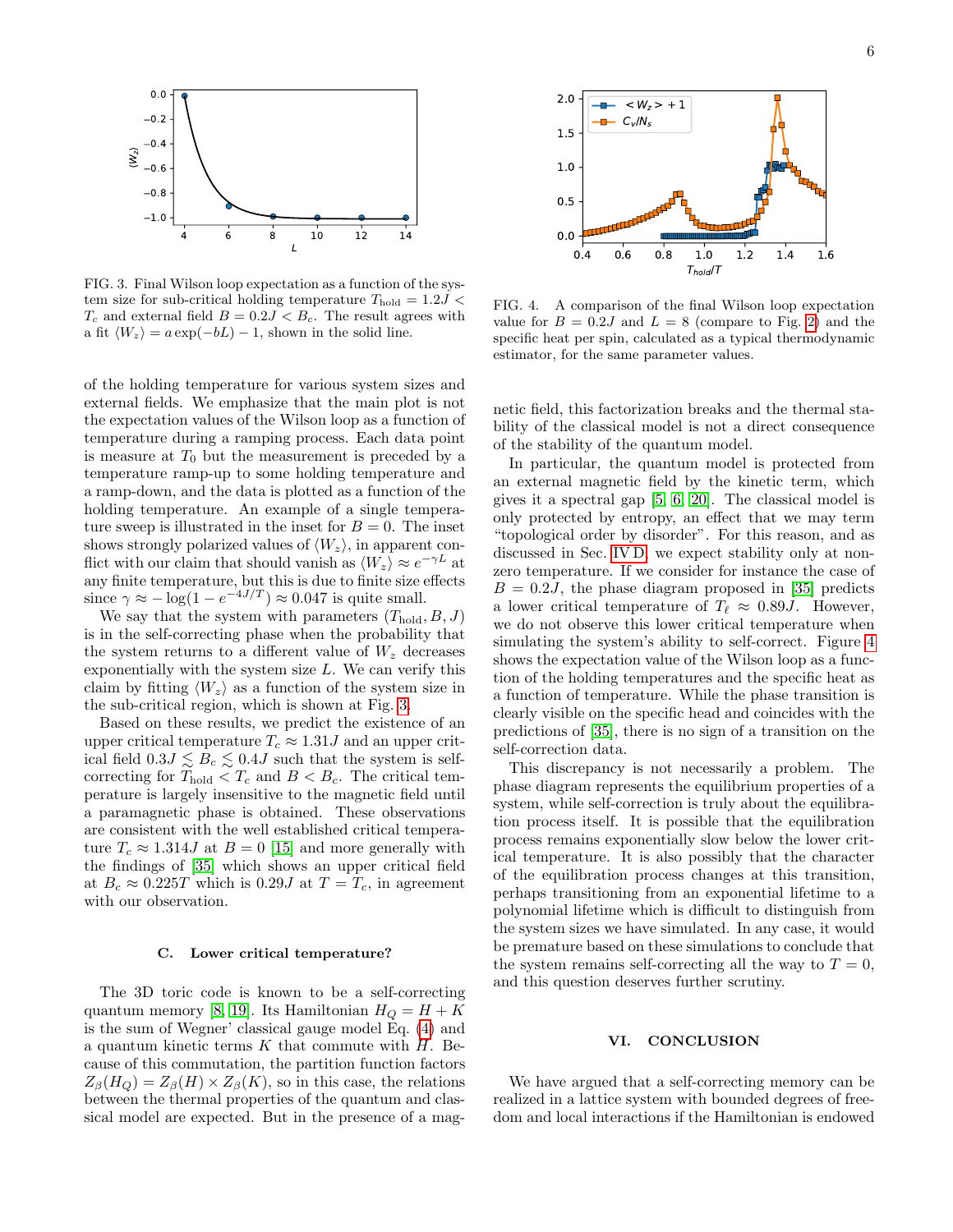with a gauge symmetry and is embedded on a topologically non-trivial manifold. The gauge symmetry implies that the Hamiltonian spectrum is exponentially degenerate. The non-trivial topology gives rises to additional degeneracy that can be probed by a homologically nontrivial Wilson loop. Information can be reliably stored in this Wilson loop and Elitzur's theorem tells us that the stored information will not respond to an external field.

We have tested these predictions numerically on Wegner's 3D Ising lattice gauge theory with an external magnetic field. Our results are consistent with the existence of phase in the temperature/field diagram where the information is exponentially well retained as a function of the system size, in agreement with the model's previously established phase diagram.

The argument for the stability of the model to external fields relies on entropy, so is only expected to hold for some non-zero temperature. A lower critical temperature has been observed in previous conventional characterizations of the model, but is not seen in our numerical study. This leaves open the question of whether temperature is necessary to stabilize the encoded information.

Acknowledgements — We thank Charlie Bennett for stimulating discussions. This work is supported by NSERC, the Perimeter Institute for Theoretical Physics, and the Shared Hierarchical Academic Research Computing Network (SHARCNET). Research at Perimeter Institute is supported through Industry Canada and by the Province of Ontario through the Ministry of Research & Innovation.

- <span id="page-6-3"></span>[1] D. Aharonov and M. Ben-Or, Fault-tolerant quantum computation with constant error rate, in Proc. 29th. Ann. ACM Symp. on Theory of Computing, 1997, [quant](http://arxiv.org/abs/quant-ph/9611025)[ph/9611025.](http://arxiv.org/abs/quant-ph/9611025) Longer version [quant-ph/9906129.](http://arxiv.org/abs/quant-ph/9906129)
- <span id="page-6-15"></span>[2] D. Bacon, Operator quantum error-correcting subsystems for self-correcting quantum memories, Phys. Rev. A, 73 (2006), p. 012340.
- <span id="page-6-14"></span>[3] C. H. BENNETT AND G. GRINSTEIN, Role of irreversibility in stabilizing complex and nonergodic behavior in locally interacting discrete systems, Phys. Rev. Lett., 55 (1985), p. 657.
- <span id="page-6-9"></span>[4] E. R. Berlekamp, J. H. Conway, and R. K. Guy, Winning ways for your mathematicl phays, Academic Press (New York), 1982.
- <span id="page-6-25"></span>[5] S. Bravyi and M. Hastings, A short proof of stability of topological order under local perturbations, Communications in Mathematical Physics, 307 (2011), pp. 609– 627.
- <span id="page-6-26"></span>[6] S. Bravyi, M. B. Hastings, and S. Michalakis, Topological quantum order: stability under local perturbations, J. Math. Phys., 51 (2010), p. 093512, [arXiv:1001.0344.](http://arxiv.org/abs/1001.0344)
- <span id="page-6-16"></span>[7] C. G. BRELL, A proposal for self-correcting stabilizer quantum memories in 3 dimensions (or slightly less), New J. Phys., 18 (2016), p. 013050.
- <span id="page-6-0"></span>[8] E. Dennis, A. Kitaev, A. Landahl, and J. Preskill, Topological quantum memory, J. Math. Phys., 43 (2002), p. 4452, [quant-ph/0110143.](http://arxiv.org/abs/quant-ph/0110143)
- <span id="page-6-1"></span>[9] R. L. DOBRUSHIN AND S. I. ORTYUKOV, Upper bounds on the redundancy of self-correcting arrangements of unreliable elements, Problems of Inform. Trans., 13 (1977), p. 201.
- <span id="page-6-28"></span>[10] S. ELITZUR, *Impossibility of spontaneously breaking local* symmetries, Phys. Rev. D, 12 (1975), p. 3978.
- <span id="page-6-12"></span> $[11]$  P. GÁCS, Reliable computation with cellular automata, J. Comput. Syst. Sci., 32 (1986), pp. 15–78.
- <span id="page-6-10"></span> $[12]$  P. GÁCS, A simple three-dimensional real-time reliable cellular array, J. Comput. Syst. Sci., 36 (1988), p. 125.
- <span id="page-6-13"></span> $[13]$  P. GÁCS, Reliable cellular automata with selforganization, Journal of Statistical Physics, 103 (2001), pp. 45–267. 10.1023/A:1004823720305.
- <span id="page-6-11"></span>[14] J. W. GIBBS, The Scientific Papers, Dover Publications (New York), 1961.
- <span id="page-6-30"></span>[15] R. GUPTA AND P. TAMAYO, The critical exponent for the 3d ising model, US-Japan Bilateral Seminats - Maui, (1996), p. 28.
- <span id="page-6-21"></span>[16] J. HAAH AND J. PRESKILL, *Logical operator tradeoff for* local quantum codes, Phys. Rev. A, 86 (2012), p. 032308, [arXiv:1011.3529.](http://arxiv.org/abs/1011.3529)
- <span id="page-6-17"></span>[17] A. Hamma, C. Castelnovo, and Chammon, Topological quantum memory at finite temperature, 2008, 0812.4622.
- <span id="page-6-18"></span>[18] A. HUTTER, J. R. WOOTTON, B. RÖTHLISBERGER, AND D. Loss, Self-correcting quantum memory with a boundary, Physical Review A, 86 (2012), p. 052340.
- <span id="page-6-4"></span>[19] A. Y. KITAEV, Fault-tolerant quantum computation by anyons, Ann. Phys., 303 (2003), p. 2, [quant-ph/9707021.](http://arxiv.org/abs/quant-ph/9707021)
- <span id="page-6-27"></span>[20] I. KLICH, On the stability of topological phases on a lattice, Annals of Physics, 325 (2010), pp. 2120–2131.
- <span id="page-6-5"></span>[21] E. KNILL, *Quantum computing with realistically noisy de*vices, Nature, 434 (2005), p. 39, [quant-ph/0410199.](http://arxiv.org/abs/quant-ph/0410199)
- <span id="page-6-6"></span>[22] E. Knill, R. Laflamme, and W. H. Zurek, Resilient quantum computation, Science, 279 (1998), p. 342.
- <span id="page-6-29"></span>[23] J. B. KOGUT, An introduction to lattice gauge theory and spin systems, Rev. Mod. Phys., 51 (1979), p. 659.
- <span id="page-6-22"></span>[24] O. LANDON-CARDINAL AND D. POULIN, Local topological order inhibits thermal stability in 2D, Phys. Rev. Lett., 110 (2013), p. 090502, [arXiv:1209.5750.](http://arxiv.org/abs/1209.5750)
- <span id="page-6-23"></span>[25] O. Landon-Cardinal, B. Yoshida, J. Preskill, and D. POULIN, Perturbative instability of quantum memory based on effective long-range interactions, Phys. Rev. A, 91 (2015), p. 032303, [arXiv:1501.04112.](http://arxiv.org/abs/1501.04112)
- <span id="page-6-19"></span>[26] K. P. MICHNICKI, 3d topological quantum memory with a power-law energy barrier, Phys. Rev. Lett., 113 (2014), p. 130501.
- <span id="page-6-20"></span>[27] F. PEDROCCHI, A. HUTTER, J. WOOTTON, AND D. Loss, Local 3d spin hamiltonian as a thermally stable surface code, 2012, [arXiv:1209.5289.](http://arxiv.org/abs/1209.5289)
- <span id="page-6-2"></span>[28] N. PIPPENGER, On networks of noist gates, in Proc. of the 26th IEEE FOCS Synposium, 1985, p. 30.
- <span id="page-6-24"></span>[29] M. Plischke and B. Bergersen, Equilibrium statistical physics, World Scientific, Singapore, 1994.
- <span id="page-6-7"></span>[30] J. PRESKILL, *Reliable quantum computers*, Proc. R. Soc. Lond. A, 454 (1998), p. 385, [quant-ph/9705031.](http://arxiv.org/abs/quant-ph/9705031)
- <span id="page-6-8"></span>[31] P. W. Shor, Fault-tolerant quantum computation, in